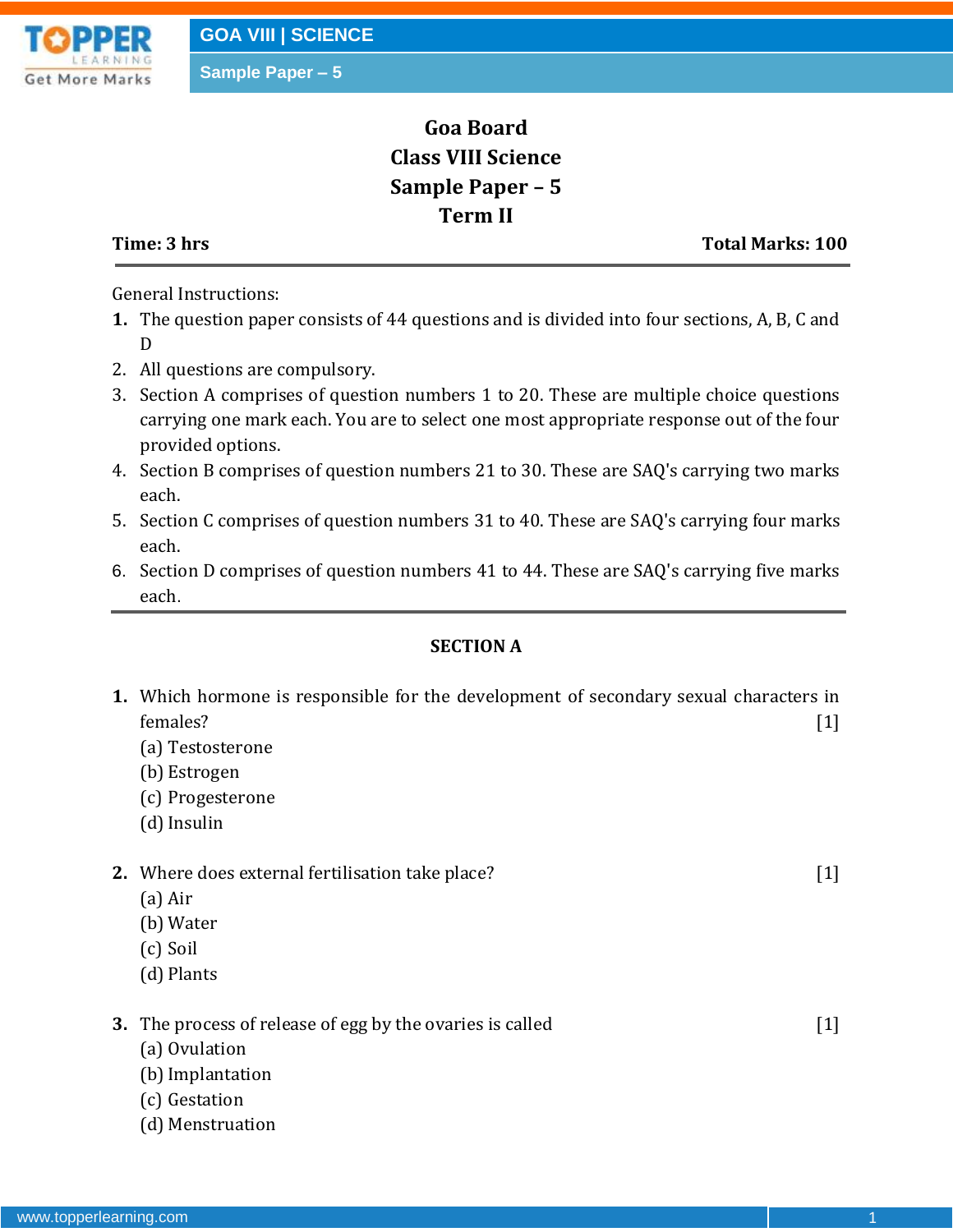

**GOA VIII | SCIENCE Sample Paper – 5**

**4.** Which of the following is caused by HIV? [1]

- (a) AIDS
- (b) Syphilis
- (c) Chicken pox
- (d) Diabetes

| 5. Which organelle among the following is the called protein factory? |  |
|-----------------------------------------------------------------------|--|
| (a) Ribosomes                                                         |  |

- (b) Lysosomes
- (c) Nucleus
- (d) Vacuoles

|  | <b>6.</b> Which structure in Amoeba helps it to change its shape? |  |
|--|-------------------------------------------------------------------|--|
|--|-------------------------------------------------------------------|--|

- (a) Pseudopodia
- (b) Cilia
- (c) Flagella
- (d) Parapodia
- **7.** A substance which catches fire instantly on exposure to a flame is called a/an [1]
	- (a) Exhaustible substance
	- (b) Non-flammable substance
	- (c) Inflammable substance
	- (d) Inexhaustible substance

### **8.** Exposure to which of the following gases cause dizziness, headache and even death? [1]

- (a) Carbon dioxide gas
- (b) Sulphur dioxide gas
- (c) Nitrogen dioxide gas
- (d) Carbon monoxide gas
- **9.** Forest fires generally arise in the [1]
	- (a) Summer
	- (b) Winter
	- (c) Spring
	- (d) Rainy season
- **10.**Blue flame on a kerosene stove indicates [1]
	- (a) Incomplete combustion
	- (b) Complete combustion
	- (c) Unburnt carbon particles
	- (d) Less temperature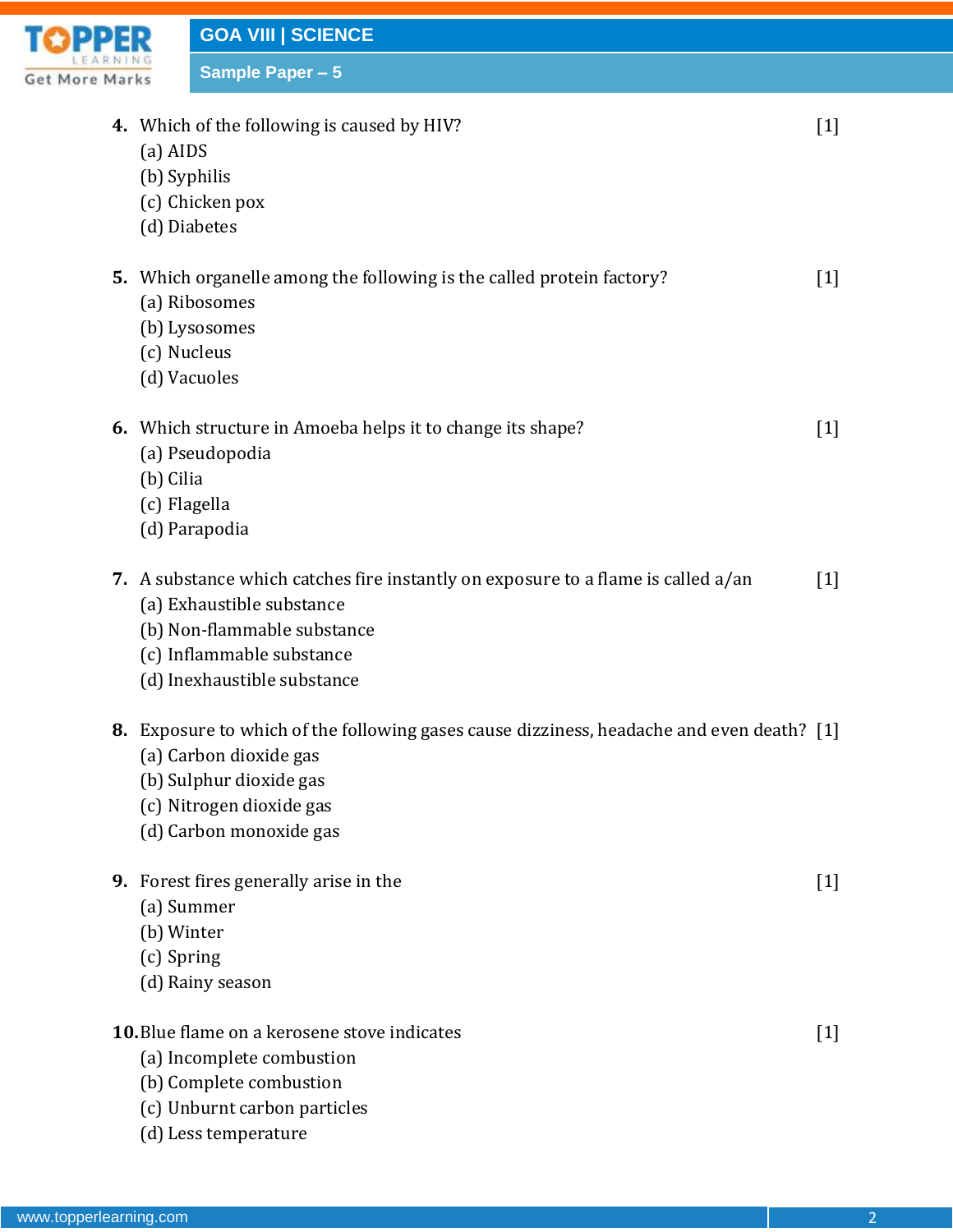**Get More Marks** 

**TOPPER** 

| <b>RNING</b><br>Marks    | <b>Sample Paper - 5</b>                                                                                                                                                                                                                                                                                           |                   |
|--------------------------|-------------------------------------------------------------------------------------------------------------------------------------------------------------------------------------------------------------------------------------------------------------------------------------------------------------------|-------------------|
|                          | 11. Which radiations are trapped inside the Earth and not allowed to escape from the<br>Earth's atmosphere?<br>(a) Ultraviolet rays<br>(b) Infra red rays<br>(c) Gamma rays<br>(d) Visible rays                                                                                                                   | $[1]$             |
|                          | <b>12.</b> Which of the following is not a natural source of air pollution?<br>(a) Volcanic eruptions<br>(b) Forest fires<br>(c) Dust storms<br>(d) Photochemical smog                                                                                                                                            | $[1]$             |
| species?<br>(c) Chlorine | 13. Which among the following is a major water pollutant leading to the death of aquatic<br>(a) Pesticides and fertilisers<br>(b) River water dumped into the sea<br>(d) Untreated domestic sewage                                                                                                                | $[1]$             |
|                          | <b>14.</b> Which of the following is not a strong electrolyte?<br>(a) Acetic acid solution<br>(b) Sulphuric acid solution<br>(c) Hydrochloric acid solution<br>(d) Sodium hydroxide solution                                                                                                                      | $\lceil 1 \rceil$ |
|                          | 15. For electroplating copper onto an iron object, which terminal of the battery is<br>connected to the iron object?<br>(a) Positive terminal of the battery<br>(b) Negative terminal of the battery<br>(c) Any terminal-positive or negative<br>(d) It has to be connected to both the terminals simultaneously. | $[1]$             |
|                          | <b>16.</b> Which of the following statements are correct?<br>1. An earthquake is a sudden shaking or trembling of the Earth.<br>2. The Earth is balanced on the horn of a bull and when the bull shifts it to the other<br>horn, an earthquake takes place.<br>releas a sance all that times all acceptible Danti | $[1]$             |

- 3. Earthquakes occur all the time, all over the Earth.
- 4. Major earthquakes can cause immense damage.
	- (a) 1, 2 , 3
	- (b) 2, 3, 4
	- (c) 1, 2, 4
	- (d) 1, 3, 4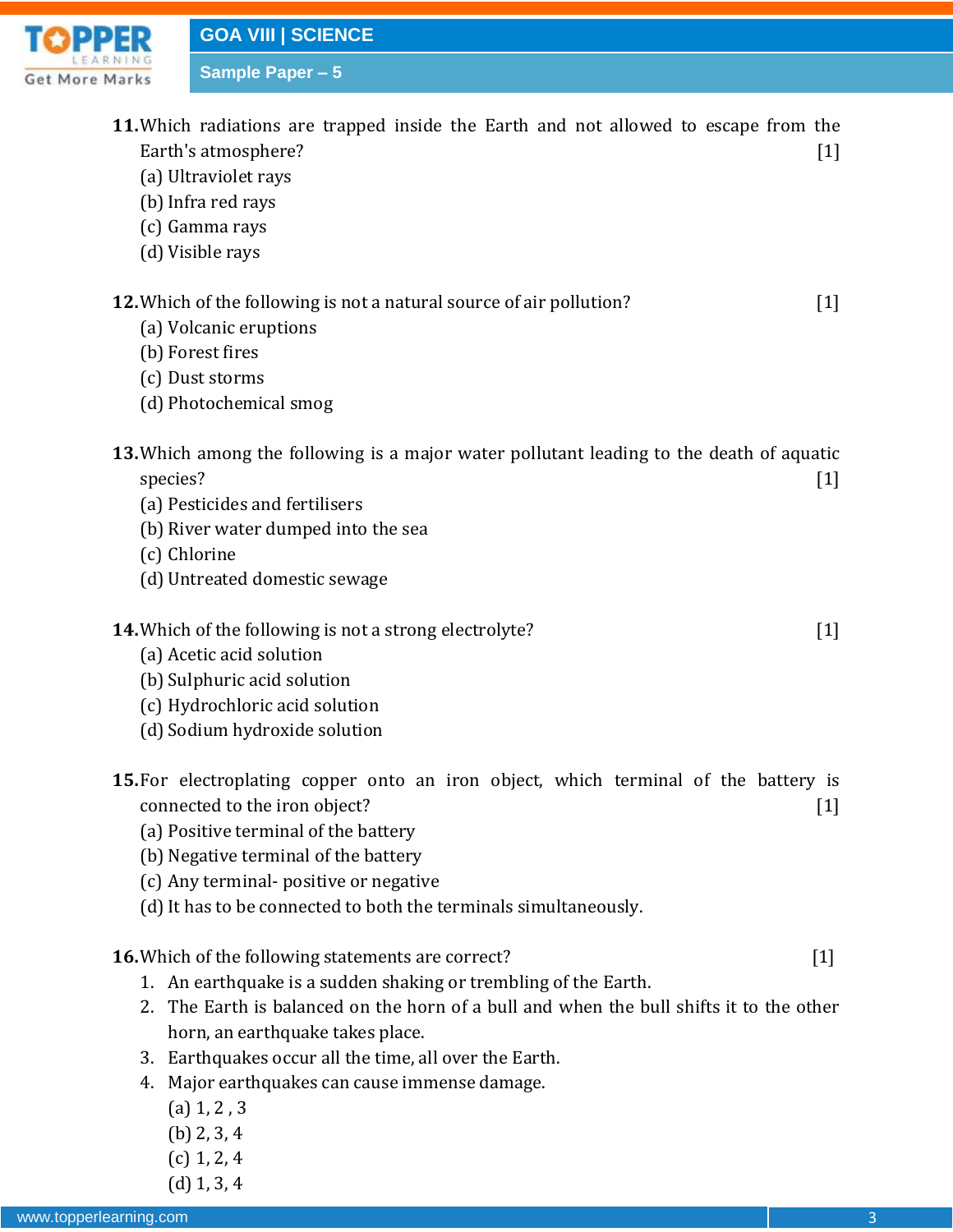

**GOA VIII | SCIENCE**

**Sample Paper – 5**

- **17.**When a comb is rubbed on your hair and brought near bits of paper, it attracts them, because:  $[1]$ 
	- (a) The comb and the paper bits are oppositely charged
	- (b) The comb and the paper bits are similarly charged
	- (c) The paper bits are very light
	- (d) The paper can fly in the air

**18.**Sensations felt by the nerve cells are transmitted to the brain through the  $\Box$ [1]

(a) Retina

- (b) Blind spot
- (c) Optic spot
- (d) Optic nerve

**19.**Pick the odd one out. [1]

- (a) Leo Major
- (b) Cassiopeia
- (c) Great Bear
- (d) Alpha Centauri

**20.**Name a famous comet which can be seen every 75 or 76 years? [1]

- (a) Halley's comet
- (b) Hale-Bopp
- (c) Shoemaker-Levy 9
- (d) Pluto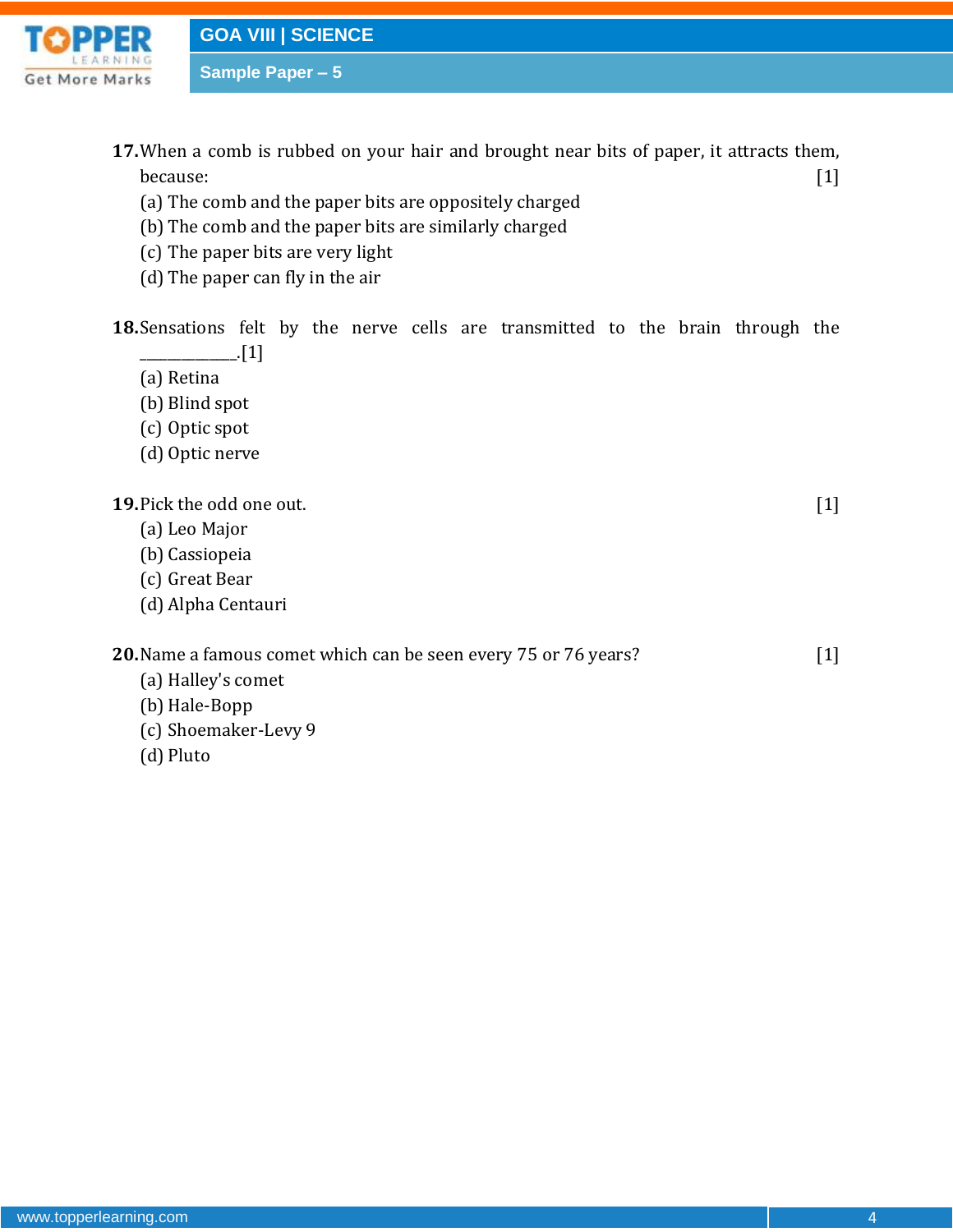

**Sample Paper – 5**

### **SECTION B**

| 21. Mention two important functions of the nucleus.                                                                      |       |
|--------------------------------------------------------------------------------------------------------------------------|-------|
| 22.<br>(a) Name two animals in which external fertilisation occurs.<br>(b) What do you mean by foetus?                   | $[2]$ |
| 23. What do you understand by the terms menarche and menopause?                                                          | $[2]$ |
| 24. Write any two ways by which the HIV virus is transmitted from an infected person to a<br>healthy person.             | $[2]$ |
| 25. Explain combustible and non-combustible substances with the help of examples.                                        |       |
| 26.<br>(a) Name two acids responsible for acid rain.<br>(b) Explain rapid combustion with the help of an example.        | $[2]$ |
| 27. How is drinking water purified by chemical methods?                                                                  | $[2]$ |
| 28. Gold does not corrode. Despite this, gold ornaments start showing patches of other<br>color after repeated use. Why? | $[2]$ |
| 29. What are focus and epicentre of an earthquake?                                                                       | $[2]$ |
| <b>30.</b> Mention some of the practical applications of artificial satellites.                                          | $[2]$ |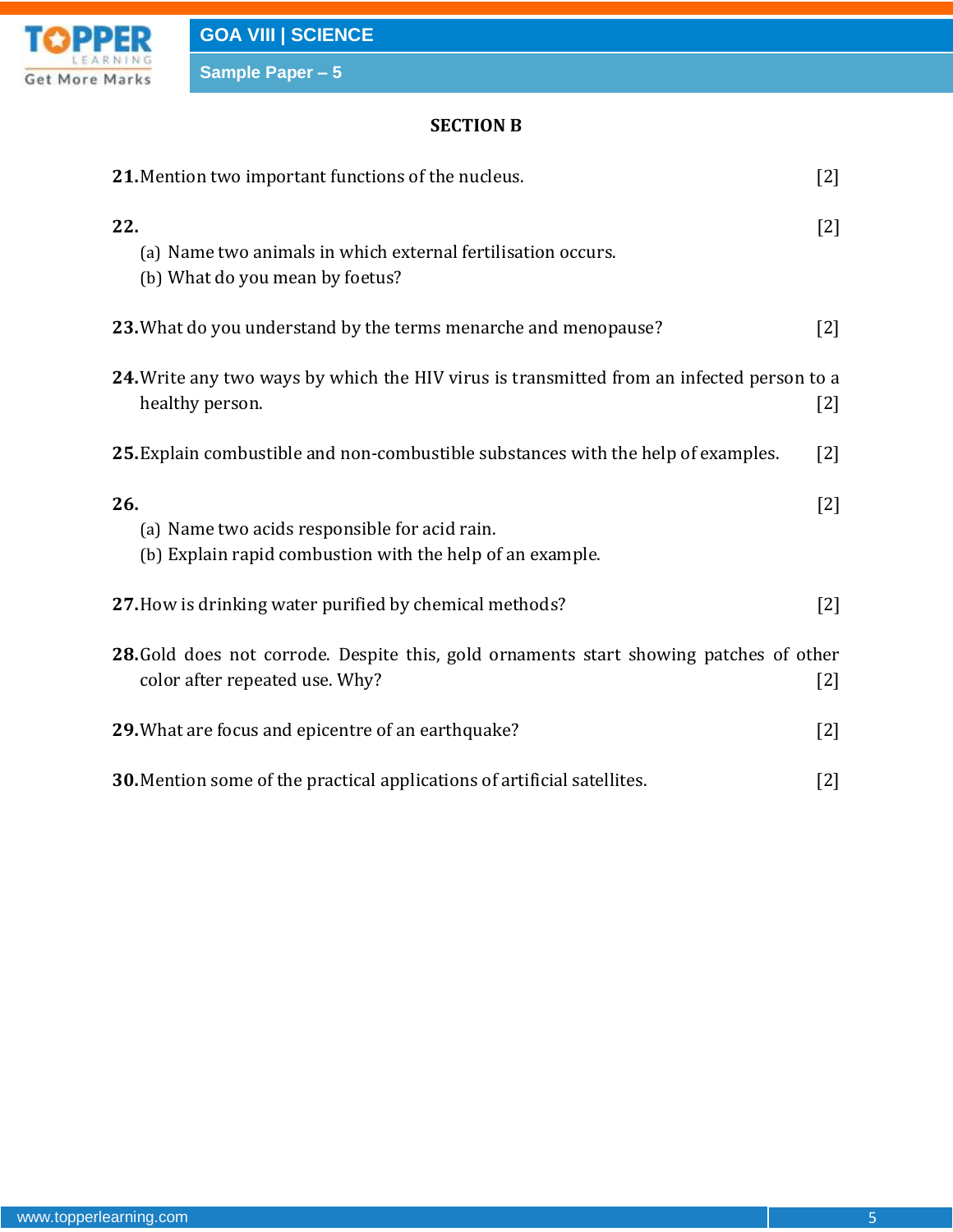**Sample Paper – 5**



- **SECTION C**
- **31.**Sanya is confused and insecure about the changes happening in her body during adolescence. Her friends suggest that taking some drugs will help her feel relaxed and secure. Should Sanya take these drugs? Justify your answer. [4]

**32.** [4]

- (a) What do you think will happen if the growth hormone is secreted in incorrect amounts?
- (b) What would happen if insufficient quantities of insulin are produced?
- **33.**What are chloroplasts? Locate them in the figure below. [4]



Why are they green in colour? What is their importance?

**34.**Write any three secondary sexual characteristics in females. Which hormone is responsible for the development of secondary sexual characteristics in females? [4]

### **35.** [4]

- (a) Why is a soda-acid fire extinguisher not successful in controlling fire caused due to burning oils?
- (b) How does a soda-acid fire extinguisher work?

### **36.** [4] (a) What are the conditions necessary for combustion to take place?

(b) What are the characteristics of an ideal fuel?

**37.** [4]

- (a) What is an oil spill? Why is it considered a water pollutant?
- (b) Why is hot water released by industries and power plants considered a pollutant?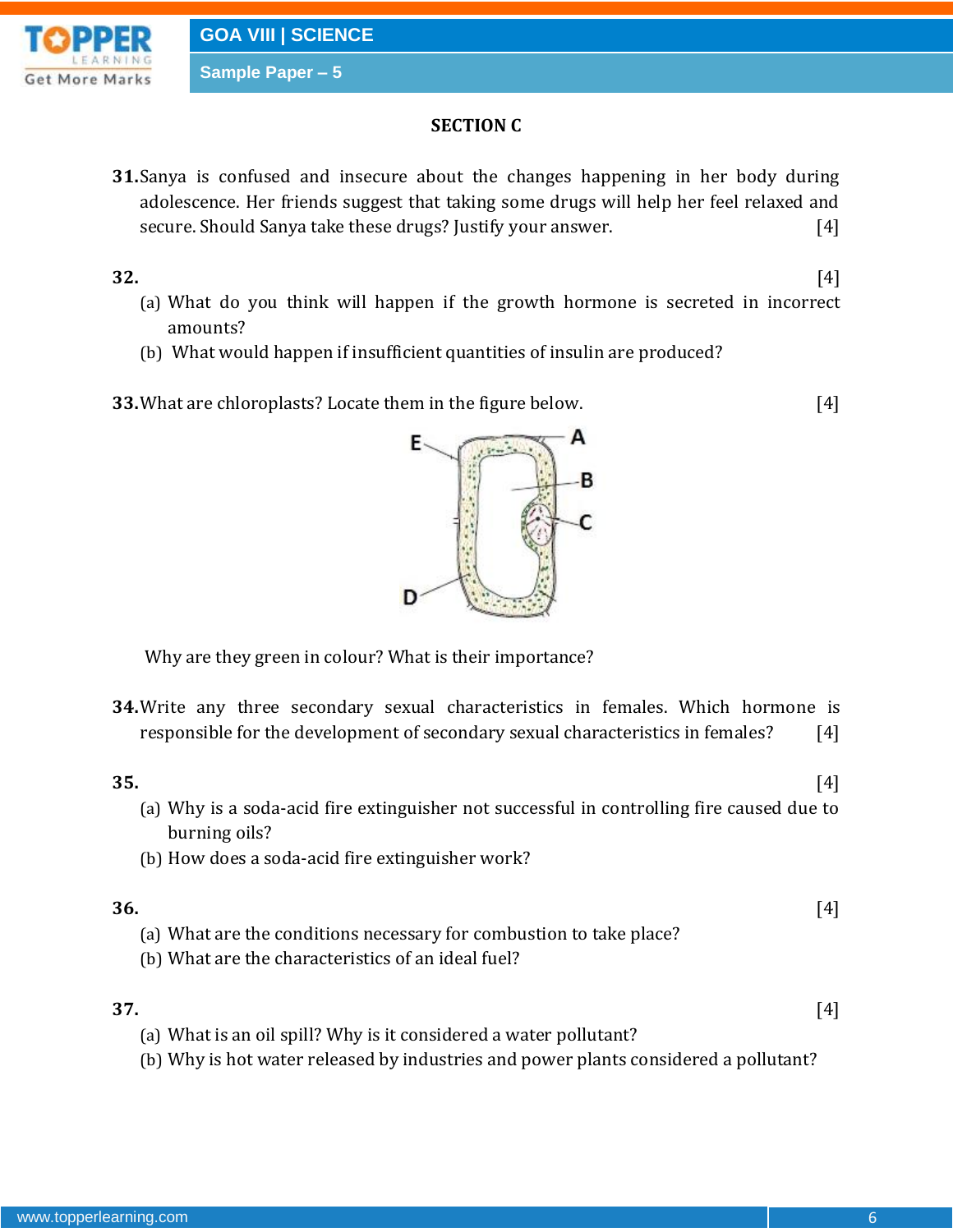

**GOA VIII | SCIENCE**

**Sample Paper – 5**

### **38.** [4]

- (a) Can a solution, which is a poor conductor of electricity according to our testers, ever allow electric current to pass through it? Give an example.
- (b) Why distilled water is a poor conductor of electricity?
- **39.**What is the function of a lightning conductor running through a tall building? What would happen if it is not installed in the building? [4]

- **40.** [4]
	- (a) Which star is situated in the direction of the Earth's axis? How can you identify it?
	- (b) Write the names of any four Indian satellites.

### **SECTION D**

## **41.** [5]

- (a) Why does the diet of adolescents need:
	- i. Iodine
	- ii. Calcium
	- iii. Iron
- (b) Give reasons:
	- i. It is highly essential for teenagers to take a bath every day.
	- ii. All teenagers should walk and play in fresh air.

**42.**Briefly describe the human male reproductive system. [5]

**43.** [5]

- (a) When fuels burn, the type of flame produced depends on the proportion of oxygen available for burning of the fuel. What are these different types of flame? Give examples.
- (b) Describe an activity to show that the middle zone of a candle flame consists of unburnt carbon particles.